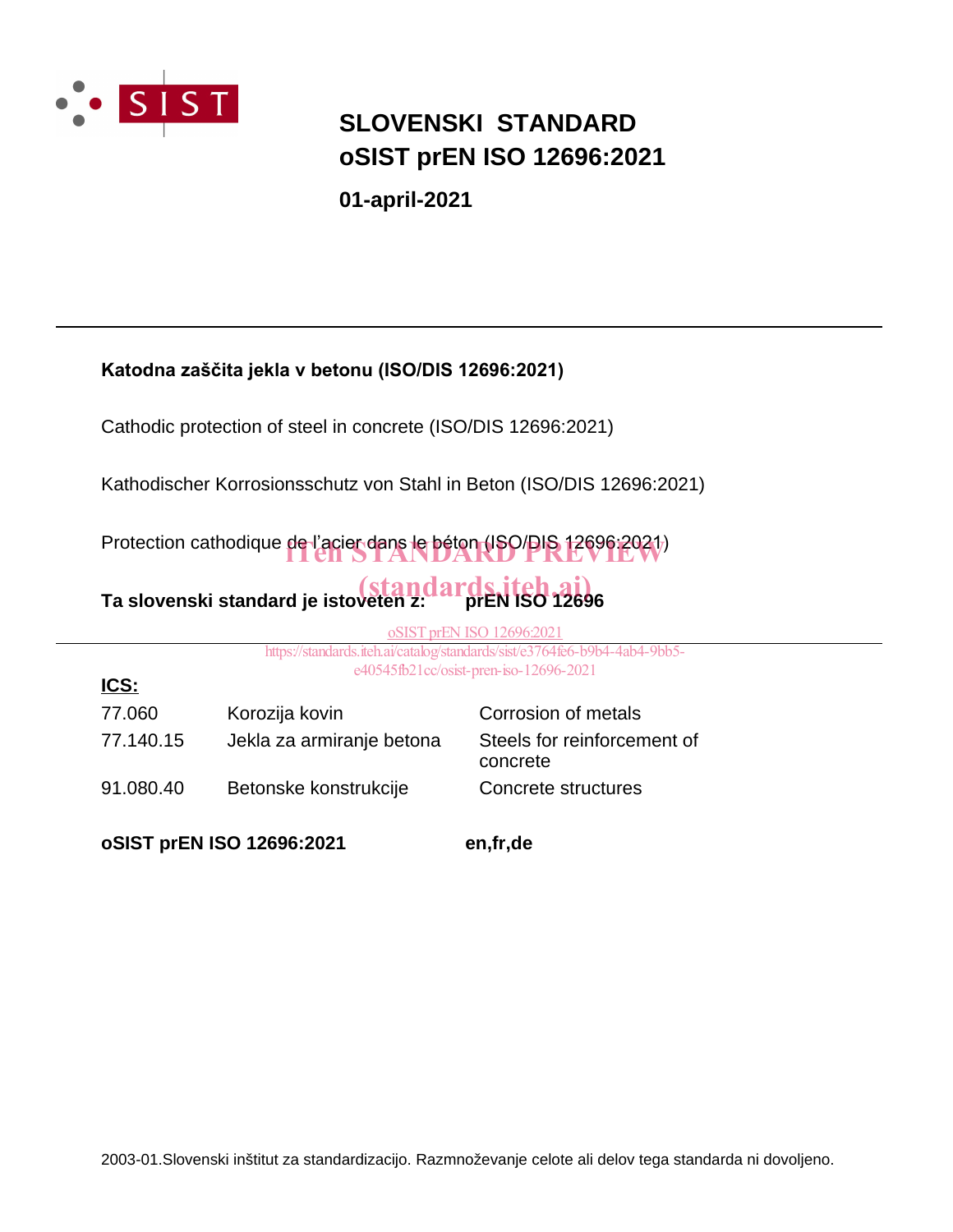**oSIST prEN ISO 12696:2021**

# iTeh STANDARD PREVIEW (standards.iteh.ai)

oSIST prEN ISO 12696:2021 https://standards.iteh.ai/catalog/standards/sist/e3764fe6-b9b4-4ab4-9bb5e40545fb21cc/osist-pren-iso-12696-2021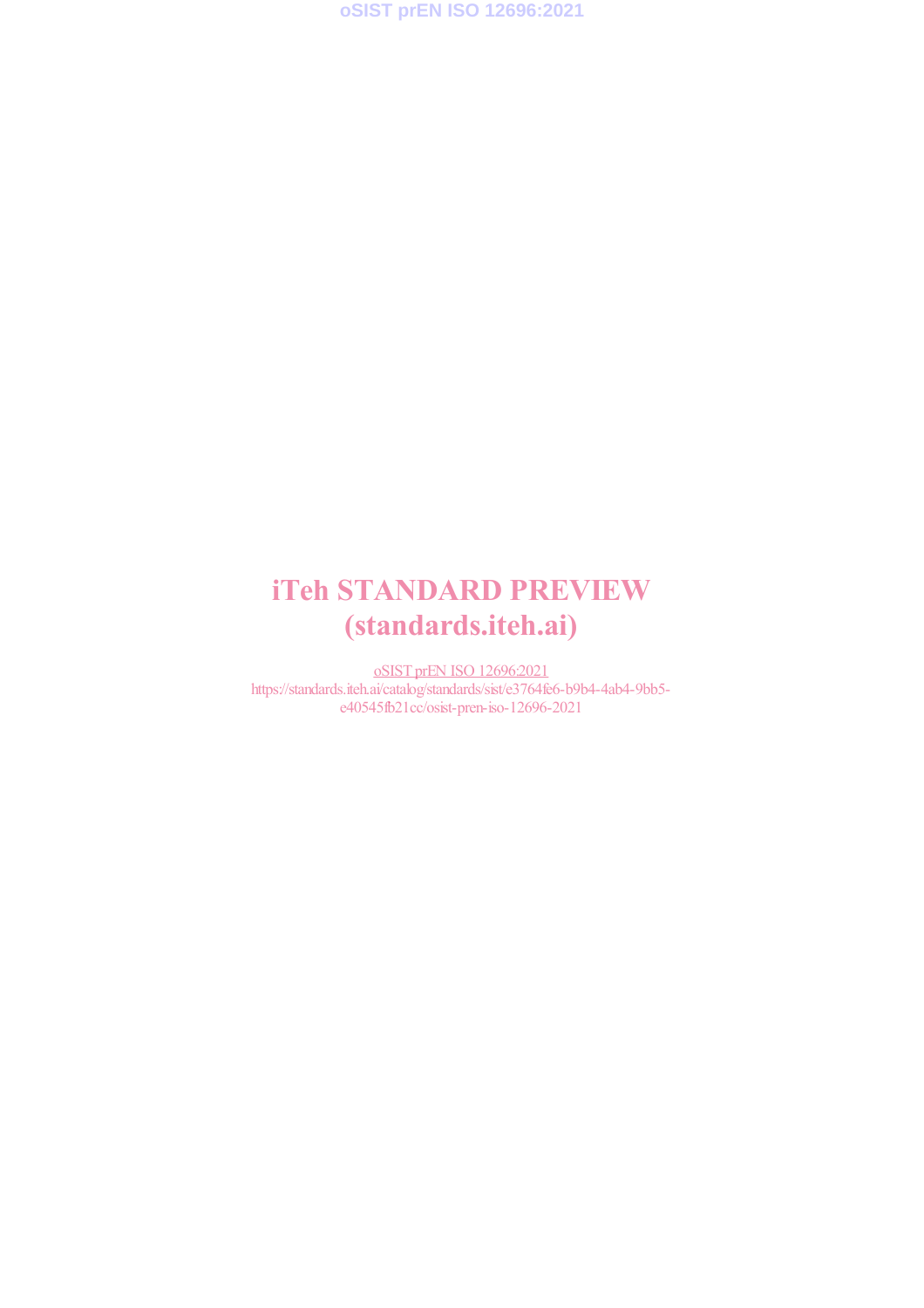# DRAFT INTERNATIONAL STANDARD **ISO/DIS 12696**

ISO/TC **156** Secretariat: **SAC**

Voting begins on: Voting terminates on:<br>2021-02-15<br>2021-05-10 **2021-02-15 2021-05-10**

# **Cathodic protection of steel in concrete**

*Protection cathodique de l'acier dans le béton*

ICS: 77.140.15; 77.060

# iTeh STANDARD PREVIEW (standards.iteh.ai)

oSIST prEN ISO 12696:2021 https://standards.iteh.ai/catalog/standards/sist/e3764fe6-b9b4-4ab4-9bb5 e40545fb21cc/osist-pren-iso-12696-2021

THIS DOCUMENT IS A DRAFT CIRCULATED FOR COMMENT AND APPROVAL. IT IS THEREFORE SUBJECT TO CHANGE AND MAY NOT BE REFERRED TO AS AN INTERNATIONAL STANDARD UNTIL PUBLISHED AS SUCH.

IN ADDITION TO THEIR EVALUATION AS BEING ACCEPTABLE FOR INDUSTRIAL, TECHNOLOGICAL, COMMERCIAL AND USER PURPOSES, DRAFT INTERNATIONAL STANDARDS MAY ON OCCASION HAVE TO BE CONSIDERED IN THE LIGHT OF THEIR POTENTIAL TO BECOME STANDARDS TO WHICH REFERENCE MAY BE MADE IN NATIONAL REGULATIONS.

RECIPIENTS OF THIS DRAFT ARE INVITED TO SUBMIT, WITH THEIR COMMENTS, NOTIFICATION OF ANY RELEVANT PATENT RIGHTS OF WHICH THEY ARE AWARE AND TO PROVIDE SUPPORTING DOCUMENTATION.

This document is circulated as received from the committee secretariat.

# **ISO/CEN PARALLEL PROCESSING**



Reference number ISO/DIS 12696:2021(E)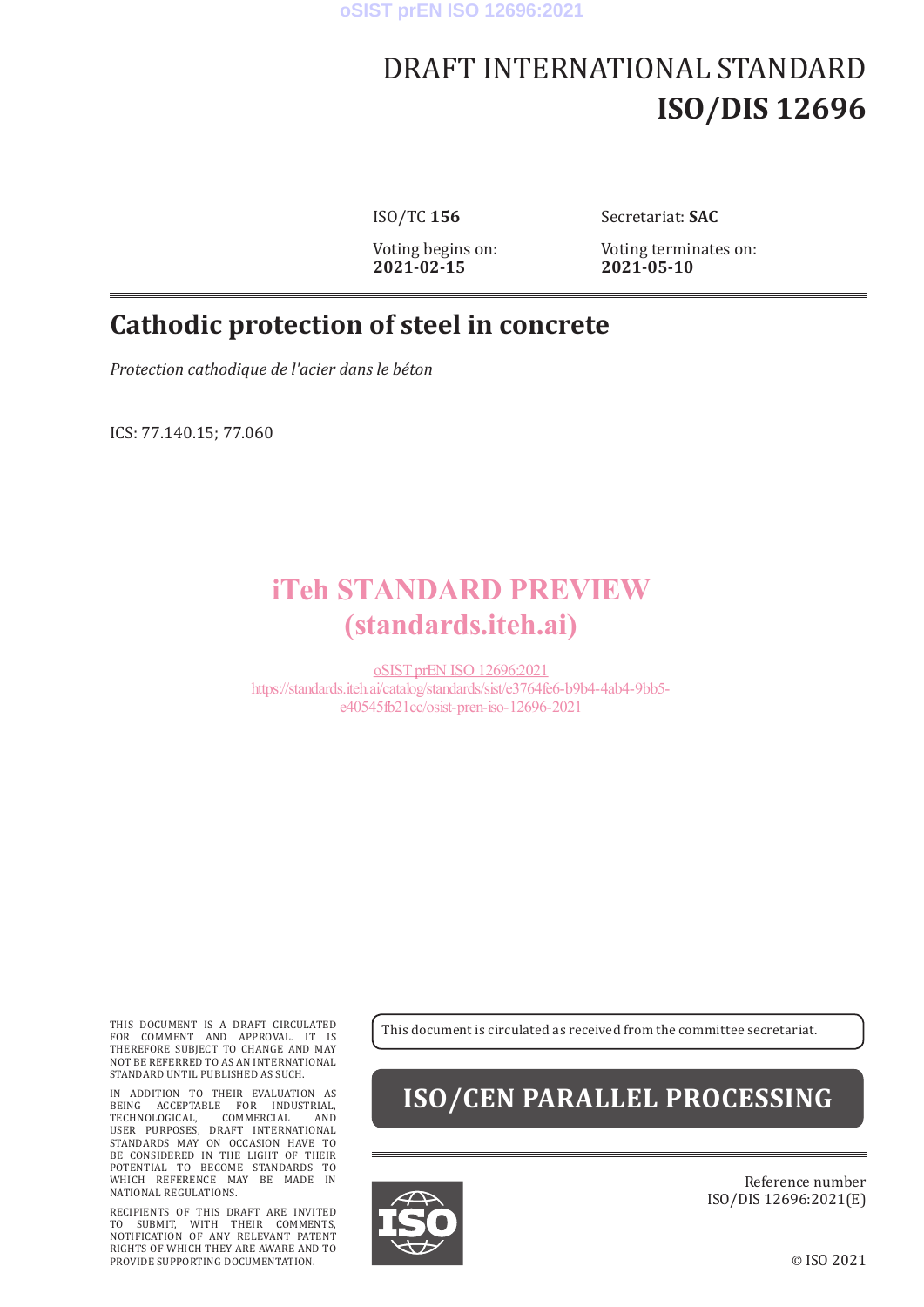# iTeh STANDARD PREVIEW (standards.iteh.ai)

oSIST prEN ISO 12696:2021 https://standards.iteh.ai/catalog/standards/sist/e3764fe6-b9b4-4ab4-9bb5 e40545fb21cc/osist-pren-iso-12696-2021



# **COPYRIGHT PROTECTED DOCUMENT**

#### © ISO 2021

All rights reserved. Unless otherwise specified, or required in the context of its implementation, no part of this publication may be reproduced or utilized otherwise in any form or by any means, electronic or mechanical, including photocopying, or posting on the internet or an intranet, without prior written permission. Permission can be requested from either ISO at the address below or ISO's member body in the country of the requester.

ISO copyright office CP 401 • Ch. de Blandonnet 8 CH-1214 Vernier, Geneva Phone: +41 22 749 01 11 Email: copyright@iso.org Website: www.iso.org Published in Switzerland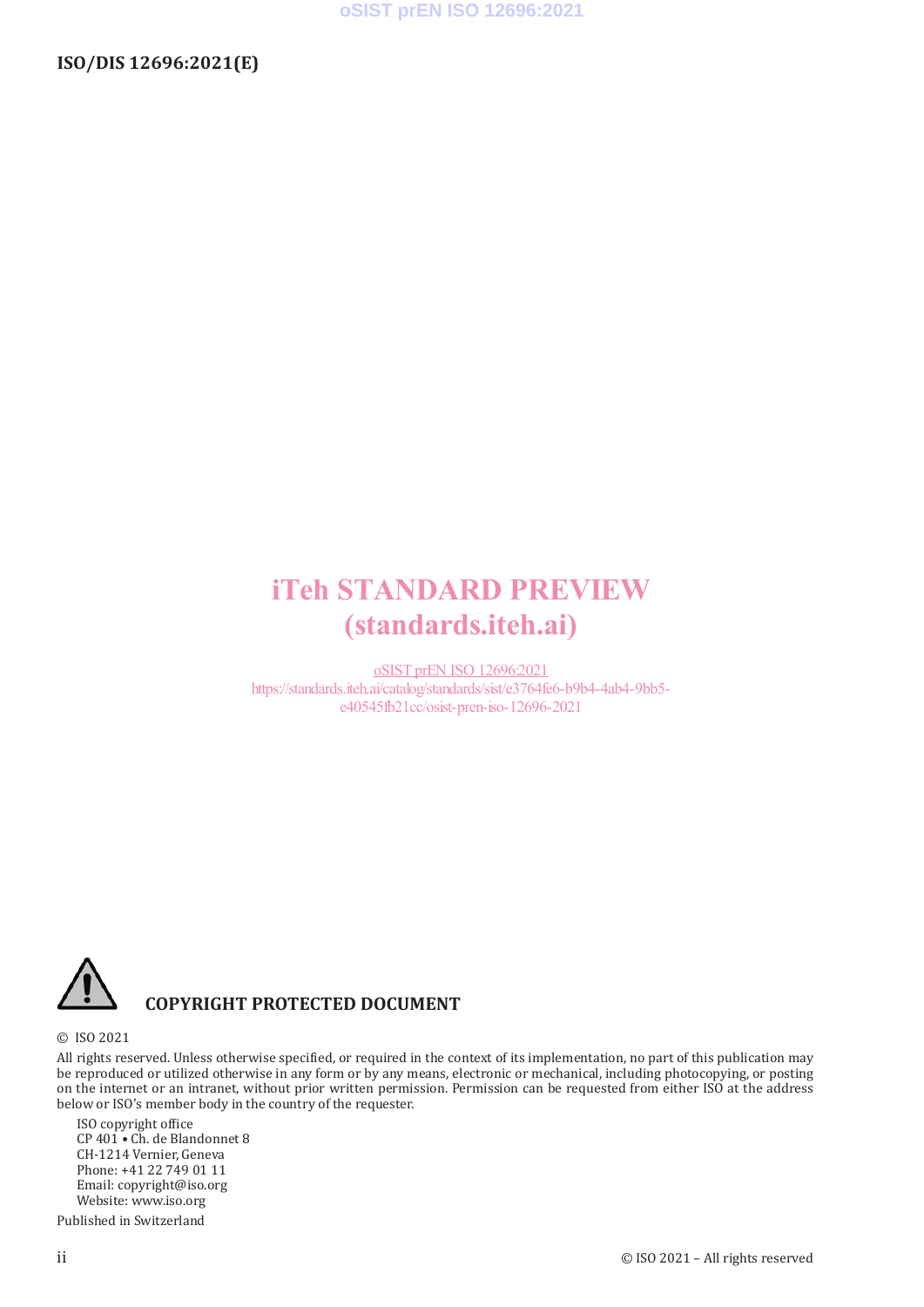# **Contents**

| ×<br>I |
|--------|
|--------|

| 1 |            |                                                                                                                                                                                                                            |  |
|---|------------|----------------------------------------------------------------------------------------------------------------------------------------------------------------------------------------------------------------------------|--|
| 2 |            |                                                                                                                                                                                                                            |  |
| 3 |            |                                                                                                                                                                                                                            |  |
|   |            |                                                                                                                                                                                                                            |  |
| 4 | 4.1        | General 23                                                                                                                                                                                                                 |  |
|   | 4.2        |                                                                                                                                                                                                                            |  |
|   | 4.3        |                                                                                                                                                                                                                            |  |
| 5 |            | Structure assessment and repair <b>Election Construction</b> 4                                                                                                                                                             |  |
|   | 5.1        |                                                                                                                                                                                                                            |  |
|   | 5.2        |                                                                                                                                                                                                                            |  |
|   | 5.3        |                                                                                                                                                                                                                            |  |
|   | 5.4        |                                                                                                                                                                                                                            |  |
|   | 5.5        |                                                                                                                                                                                                                            |  |
|   | 5.6        |                                                                                                                                                                                                                            |  |
|   | 5.7        |                                                                                                                                                                                                                            |  |
|   | 5.8<br>5.9 |                                                                                                                                                                                                                            |  |
|   | 5.10       | Concrete electrical resistivity ARD PREVIEW 5                                                                                                                                                                              |  |
|   |            | 5.10.1                                                                                                                                                                                                                     |  |
|   |            | General (standards.itch.ai) 6<br>5.10.2                                                                                                                                                                                    |  |
|   |            |                                                                                                                                                                                                                            |  |
|   |            |                                                                                                                                                                                                                            |  |
|   | 5.11       | 5.10.3 Reinforcement preparation<br>5.10.4 Concrete reinstatement ISO 12696:2021<br>Cemerittious dverlay averation of the Sandards/sist/e3764fe6-b9b4-4ab4-9bb5-<br>7 New structurese40545fb21cc/osist-pren-iso-12696-2021 |  |
|   | 5.12       |                                                                                                                                                                                                                            |  |
| 6 |            | Cathodic protection system components <b>Exercise Section</b> 3                                                                                                                                                            |  |
|   | 6.1        |                                                                                                                                                                                                                            |  |
|   | 6.2        |                                                                                                                                                                                                                            |  |
|   |            | 6.2.1<br>General 2008 and 2008 and 2008 and 2008 and 2008 and 2008 and 2008 and 2008 and 2008 and 2008 and 2008 and 200<br>6.2.2                                                                                           |  |
|   |            | 6.2.3                                                                                                                                                                                                                      |  |
|   |            | 6.2.4                                                                                                                                                                                                                      |  |
|   |            | 6.2.5                                                                                                                                                                                                                      |  |
|   |            | 6.2.6                                                                                                                                                                                                                      |  |
|   |            | 6.2.7                                                                                                                                                                                                                      |  |
|   |            | 6.2.8                                                                                                                                                                                                                      |  |
|   | 6.3        |                                                                                                                                                                                                                            |  |
|   |            | 6.3.1                                                                                                                                                                                                                      |  |
|   |            | 6.3.2<br>6.3.3                                                                                                                                                                                                             |  |
|   | 6.4        |                                                                                                                                                                                                                            |  |
|   |            | 6.4.1                                                                                                                                                                                                                      |  |
|   |            | 6.4.2                                                                                                                                                                                                                      |  |
|   |            | 6.4.3                                                                                                                                                                                                                      |  |
|   | 6.5        |                                                                                                                                                                                                                            |  |
|   | 6.6        |                                                                                                                                                                                                                            |  |
|   | 6.7        |                                                                                                                                                                                                                            |  |
|   | 6.8<br>6.9 |                                                                                                                                                                                                                            |  |
|   |            |                                                                                                                                                                                                                            |  |
| 7 |            |                                                                                                                                                                                                                            |  |
|   | 7.1        |                                                                                                                                                                                                                            |  |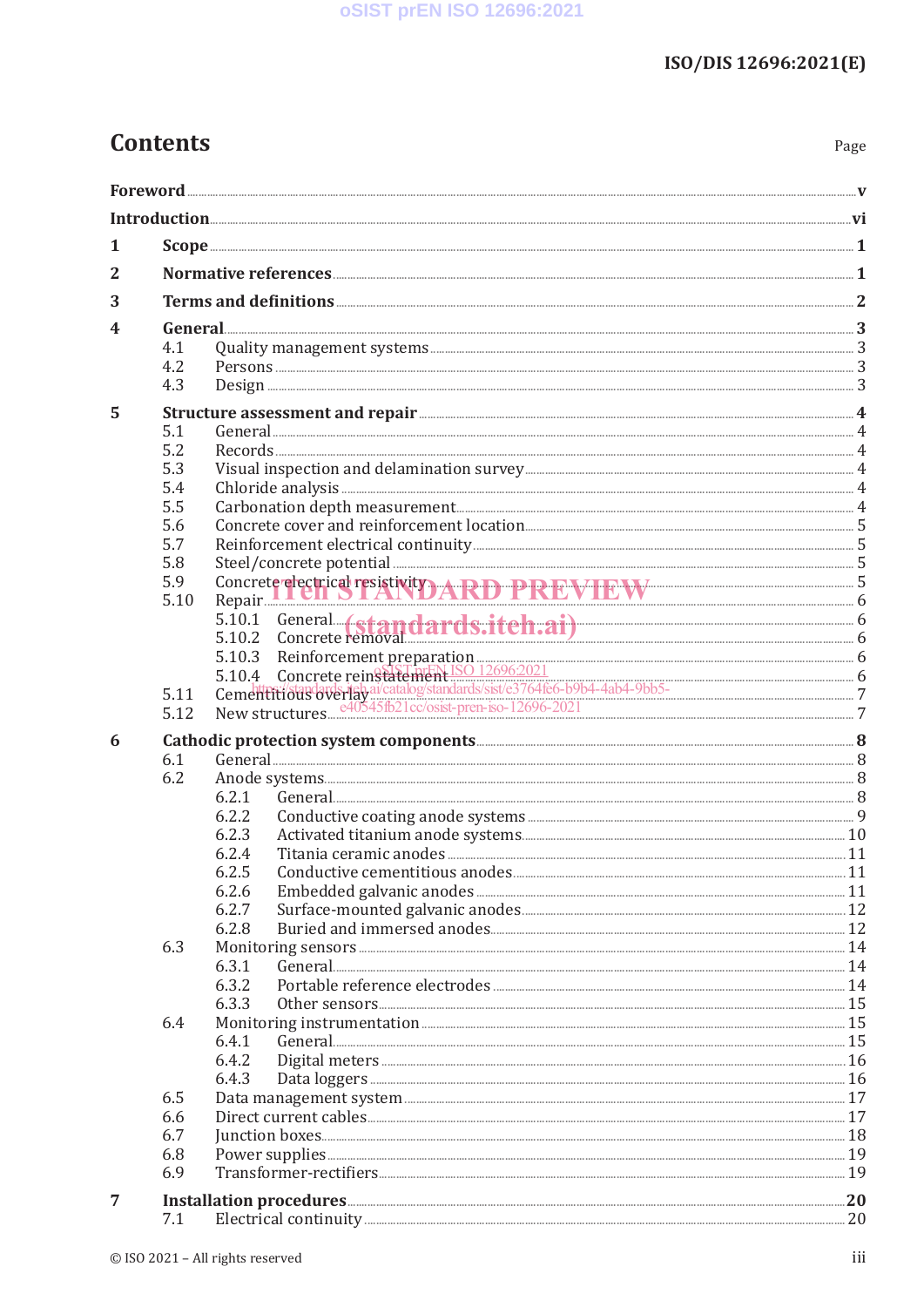|           | 7.2  |                                                                                                                                                                                    |  |
|-----------|------|------------------------------------------------------------------------------------------------------------------------------------------------------------------------------------|--|
|           | 7.3  |                                                                                                                                                                                    |  |
|           | 7.4  |                                                                                                                                                                                    |  |
|           | 7.5  |                                                                                                                                                                                    |  |
|           | 7.6  | Anode installation 22 22                                                                                                                                                           |  |
|           | 7.7  |                                                                                                                                                                                    |  |
|           | 7.8  |                                                                                                                                                                                    |  |
|           | 7.9  |                                                                                                                                                                                    |  |
|           | 7.10 |                                                                                                                                                                                    |  |
| 8         |      | Commissioning 25                                                                                                                                                                   |  |
|           | 8.1  |                                                                                                                                                                                    |  |
|           | 8.2  |                                                                                                                                                                                    |  |
|           | 8.3  |                                                                                                                                                                                    |  |
|           | 8.4  |                                                                                                                                                                                    |  |
|           | 8.5  |                                                                                                                                                                                    |  |
|           | 8.6  |                                                                                                                                                                                    |  |
| 9         |      |                                                                                                                                                                                    |  |
|           | 9.1  |                                                                                                                                                                                    |  |
|           | 9.2  | Installation and commissioning report <b>Manual According the Contract Office</b> 29                                                                                               |  |
|           |      |                                                                                                                                                                                    |  |
|           | 9.3  | Operation and maintenance manual <b>contract of the Contract Operation</b> 29                                                                                                      |  |
|           |      |                                                                                                                                                                                    |  |
| <b>10</b> | 10.1 |                                                                                                                                                                                    |  |
|           | 10.2 |                                                                                                                                                                                    |  |
|           | 10.3 | System review<br>System review<br>PREVIEW<br>31<br>31<br>31                                                                                                                        |  |
|           |      | Annex A (informative) Principles of cathodic protection and its application to steel in concrete  32                                                                               |  |
|           |      |                                                                                                                                                                                    |  |
|           |      |                                                                                                                                                                                    |  |
|           |      | OSIST pren ISO 126962021<br>Annex C (informative) Notes on anode systems<br>47 Annex C (informative) Notes on anode systems when alreading standards sist/e3764fe6-b9b4-4ab4-9bb5- |  |
|           |      |                                                                                                                                                                                    |  |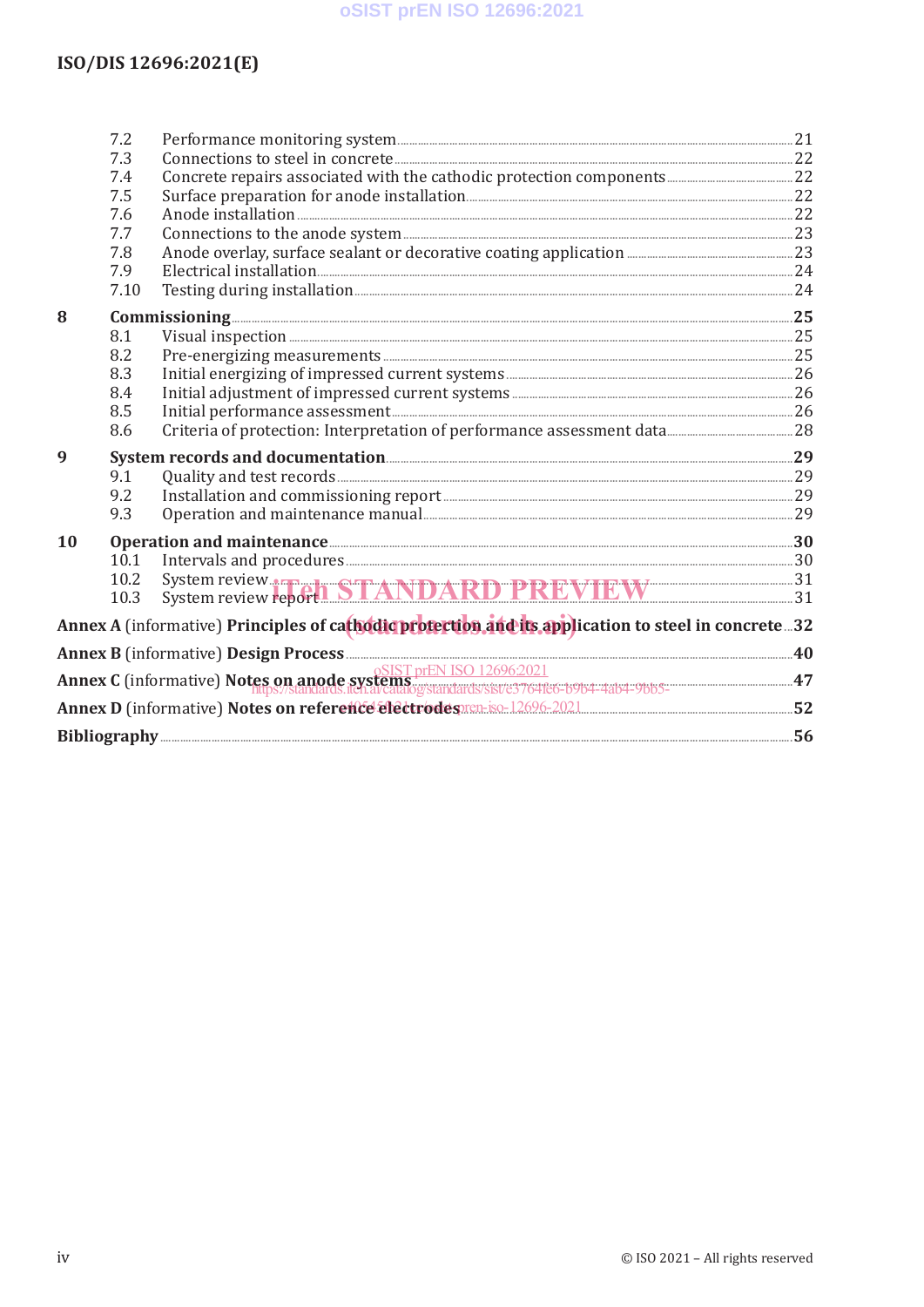# **Foreword**

ISO (the International Organization for Standardization) is a worldwide federation of national standards bodies (ISO member bodies). The work of preparing International Standards is normally carried out through ISO technical committees. Each member body interested in a subject for which a technical committee has been established has the right to be represented on that committee. International organizations, governmental and non-governmental, in liaison with ISO, also take part in the work. ISO collaborates closely with the International Electrotechnical Commission (IEC) on all matters of electrotechnical standardization.

The procedures used to develop this document and those intended for its further maintenance are described in the ISO/IEC Directives, Part 1. In particular, the different approval criteria needed for the different types of ISO documents should be noted. This document was drafted in accordance with the editorial rules of the ISO/IEC Directives, Part 2 (see www.iso.org/directives).

Attention is drawn to the possibility that some of the elements of this document may be the subject of patent rights. ISO shall not be held responsible for identifying any or all such patent rights. Details of any patent rights identified during the development of the document will be in the Introduction and/or on the ISO list of patent declarations received (see www.iso.org/patents).

Any trade name used in this document is information given for the convenience of users and does not constitute an endorsement.

For an explanation of the voluntary nature of standards, the meaning of ISO specific terms and expressions related to conformity assessment, as well as information about ISO's adherence to the experience or<br>World Trade Organization (WTO) principles in the Technical Barriers to Trade (TBT), see www.iso.org/ World Trade Organization (WTO) principles in the Technical Barriers to Trade (TBT), see www.iso.org/ iso/foreword.html. (standards.iteh.ai)

This document was prepared by Technical Committee ISO/TC 156, *Corrosion of metals and alloys* and CEN/TC 219, Cathodic *protection of steel in concrete.* https://standards.iteh.ai/catalog/standards/sist/e3764fe6-b9b4-4ab4-9bb5-

This third edition cancels and replaces the second edition (ISO 12696:2016), which has been technically revised.

The main changes compared to the previous edition are as follows:

- 3.1 "steel surface ratio" has been added;
- 8.6 has been revised;
- $\overline{a}$  Annex A has been revised: the figures in Annex A has been updated; A.7 has been moved to the new Annex D and a new Clause A.7 "Benefits of Cathodic Protection Current when Criteria in 8.6 are not fully met" has been added;
- Annex B has been revised completely;
- New Annex D;
- C.5 "Hybrid anodes" has been added;
- The references in the whole document has been revised.

Any feedback or questions on this document should be directed to the user's national standards body. A complete listing of these bodies can be found at www.iso.org/members.html.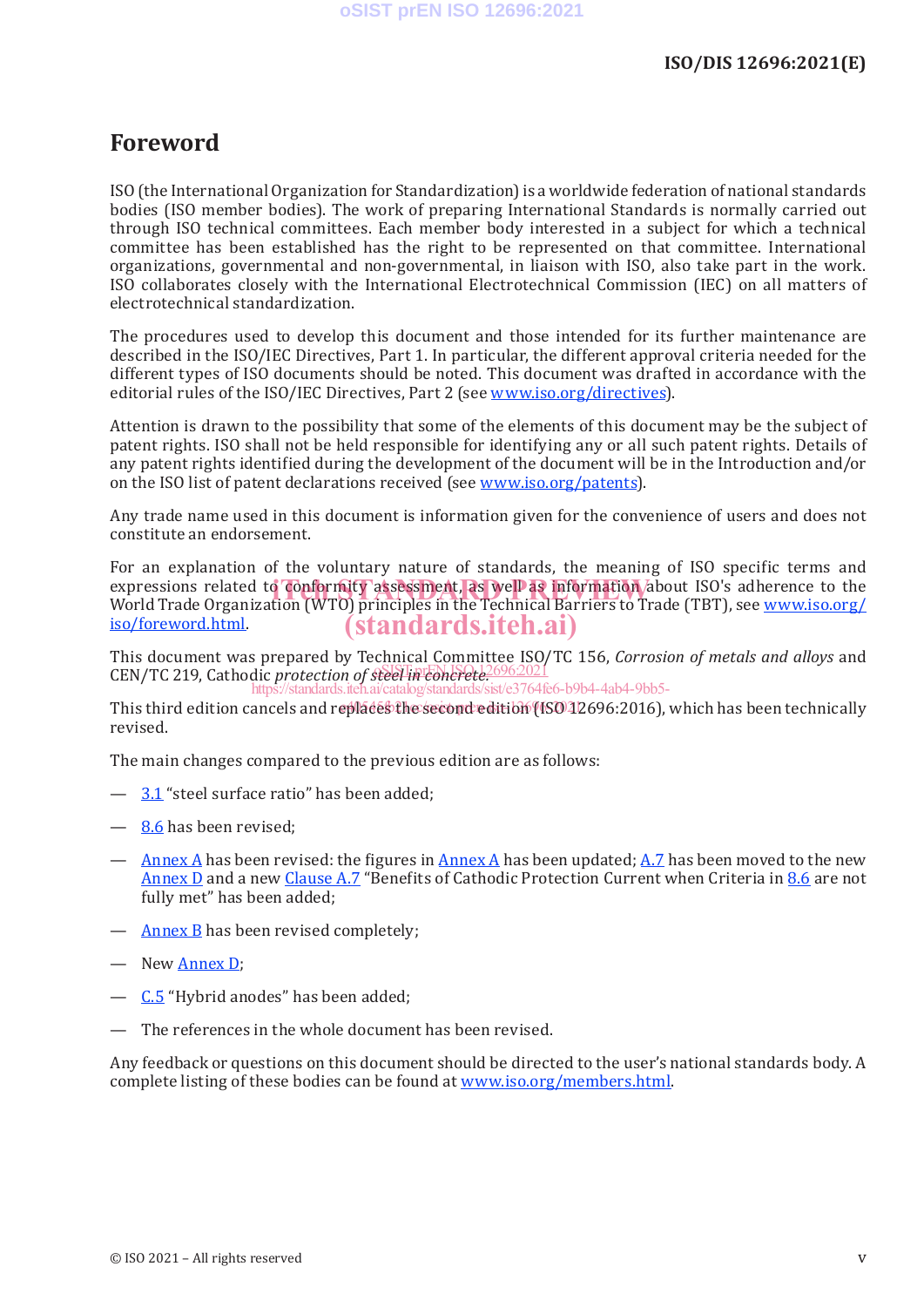# **Introduction**

This document applies to cathodic protection of steel in concrete, with the concrete atmospherically exposed, buried or immersed.

Because the criteria of protection for steel in buried or immersed concrete are those applicable to cathodic protection of steel in atmospherically exposed concrete, this revision of EN 12696:2016 incorporates cathodic protection of steel in buried and immersed concrete. The provision of cathodic protection current can often be more economically provided to steel in buried and immersed concrete by using buried or immersed anode systems detailed in International Standards for buried and immersed steel structures, rather than the anode systems that are suitable for applications to steel in atmospherically exposed concrete. Therefore, reference is made to other International Standards in this respect while the cathodic protection performance criteria for steel in concrete are defined in this document for all exposures.

There are other electrochemical treatments intended to provide corrosion control for steel in concrete. These techniques include re-alkalization and chloride extraction and are not incorporated into this document. EN 14038-1:2016 and prEN 14038-2:2019 have been published.

Cathodic protection of steel in concrete is a technique that has been demonstrated to be successful in appropriate applications in providing cost effective long-term corrosion control for steel in concrete. It is a technique that requires specific design calculations and definition of installation procedures in order to be successfully implemented. This document does not represent a design code for cathodic protection of steel in concrete, but represents a performance standard for which it is anticipated, in procedular or seed in concrete, but represents a performance standard for which it is anticipated, in order to comply with this document, a detailed design and specification for materials, installation, commissioning and operation will be prepared by expert and experienced persons. (standards.iteh.ai)

> oSIST prEN ISO 12696:2021 https://standards.iteh.ai/catalog/standards/sist/e3764fe6-b9b4-4ab4-9bb5 e40545fb21cc/osist-pren-iso-12696-2021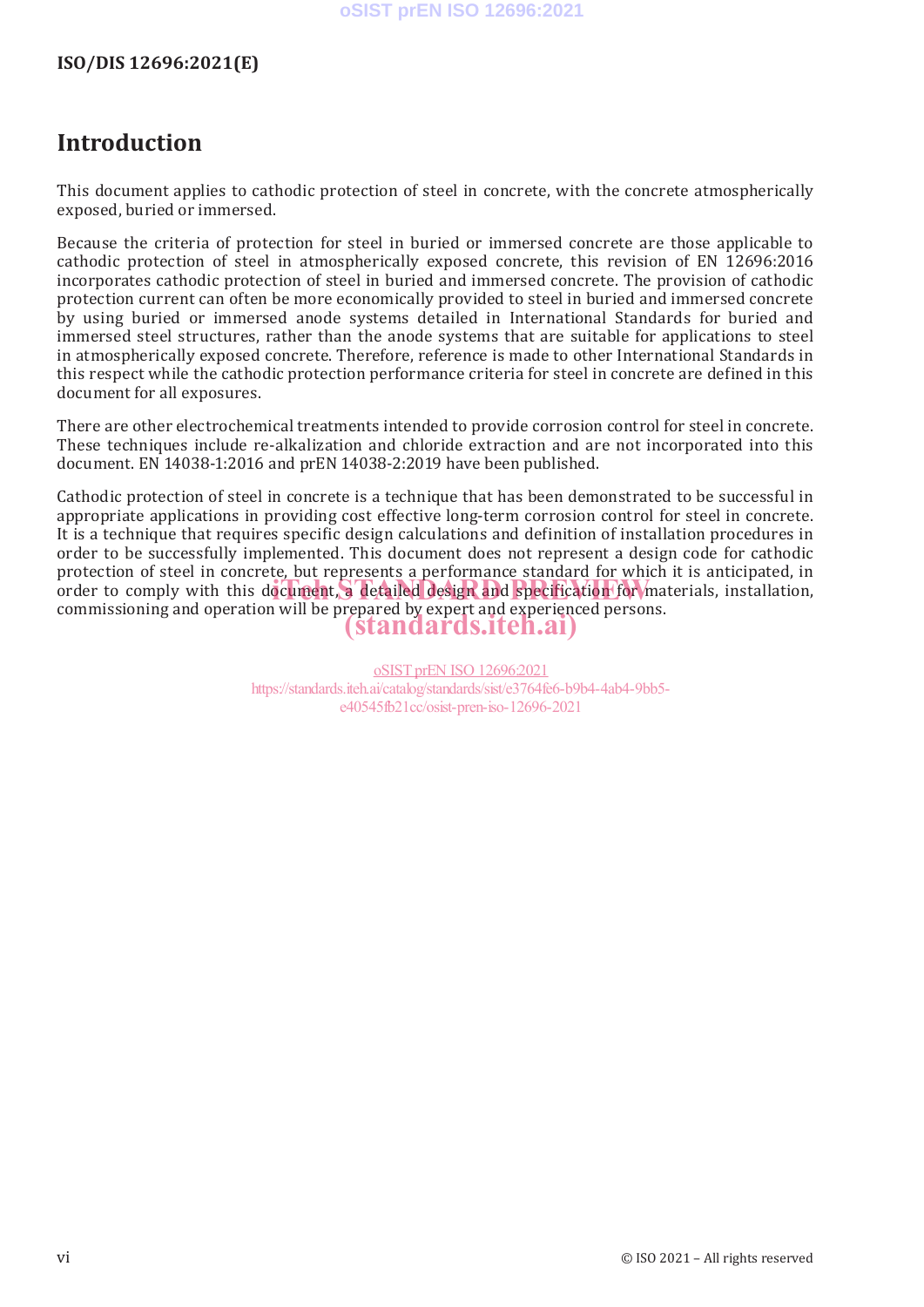# **Cathodic protection of steel in concrete**

# **1 Scope**

This document specifies performance requirements for cathodic protection of steel in cement-based concrete, in both new and existing structures. It covers building and civil engineering structures, including carbon steel reinforcement and prestressed reinforcement embedded in the concrete. It is applicable to uncoated steel reinforcement and to organic-coated steel reinforcement. It is not applicable to carbon fibre reinforced concrete.

This document applies to steel embedded in atmospherically exposed, buried, immersed and tidal elements of buildings or structures.

This document applies only to the applications of cathodic protection to steel in concrete which are designed with the intention to, and can be demonstrated to, meet the Criteria of Protection as defined in 8.6. This requires the provision of sufficient performance monitoring systems as defined in 6.3 to all parts of the structure intended to be protected, in order to assess the extent to which the Criteria in 8.6 are met.

This may exclude from the Scope of this document galvanic anodes or systems applied into patch repairs to reduce the effects of 'incipient anodes'. This may also exclude from the Scope of this document any to reduce the effects of incipient anodes. This may also exclude from the Scope of this document any<br>form of cathodic protection systems or other electrochemical treatments that either cannot meet the requirements of 8.6 or are not provided with the performance monitoring systems (see 6.3) that are requirements of <u>8.6</u> or are not provided with the performance monitoring sys<br>necessary to assess whether the Criteria of Protection as defined in <u>8.6</u> are met.

NOTE 1 <u>Annex A</u> gives guidance on th<u>e principles of cathodic pr</u>otection and its application to steel in concrete. https://standards.iteh.ai/catalog/standards/sist/e3764fe6-b9b4-4ab4-9bb5-

NOTE 2 This document, while  $\frac{1}{4}$  of specifically intended to address cathodic protection of steel in any electrolyte except concrete, can be applied to cathodic protection of steel in other cementitious materials such as are found, for example, in early 20th century steel-framed masonry, brick and terracotta clad buildings. In such applications, additional considerations specific to these structures are required in respect of design, materials and installation of cathodic protection; however, the requirements of this document can be applied to these systems. e40545fb21cc/osist-pren-iso-12696-2021

## **2 Normative references**

The following documents are referred to in the text in such a way that some or all of their content constitutes requirements of this document. For dated references, only the edition cited applies. For undated references, the latest edition of the referenced document (including any amendments) applies

EN 1504 (all parts), *Products and systems for the protection and repair of concrete structures — Definitions, requirements, quality control and evaluation of conformity*

EN 14629, *Products and systems for the protection and repair of concrete structures — Test methods — Determination of chloride content in hardened concrete*

EN 14630, *Products and systems for the protection and repair of concrete structures — Test methods — Determination of carbonation depth in hardened concrete by the phenolphthalein method*

ISO 15257, *Cathodic protection — Competence levels of cathodic protection persons — Basis for a certification scheme*

IEC 60502-1, *Power cables with extruded insulation and their accessories for rated voltages from 1 kV*   $(Um = 1,2 kV)$  to 30 kV (Um = 36 kV) — Part 1: Cables for rated voltages of 1 kV (Um = 1,2 kV) and 3 kV *(Um = 3,6 kV)*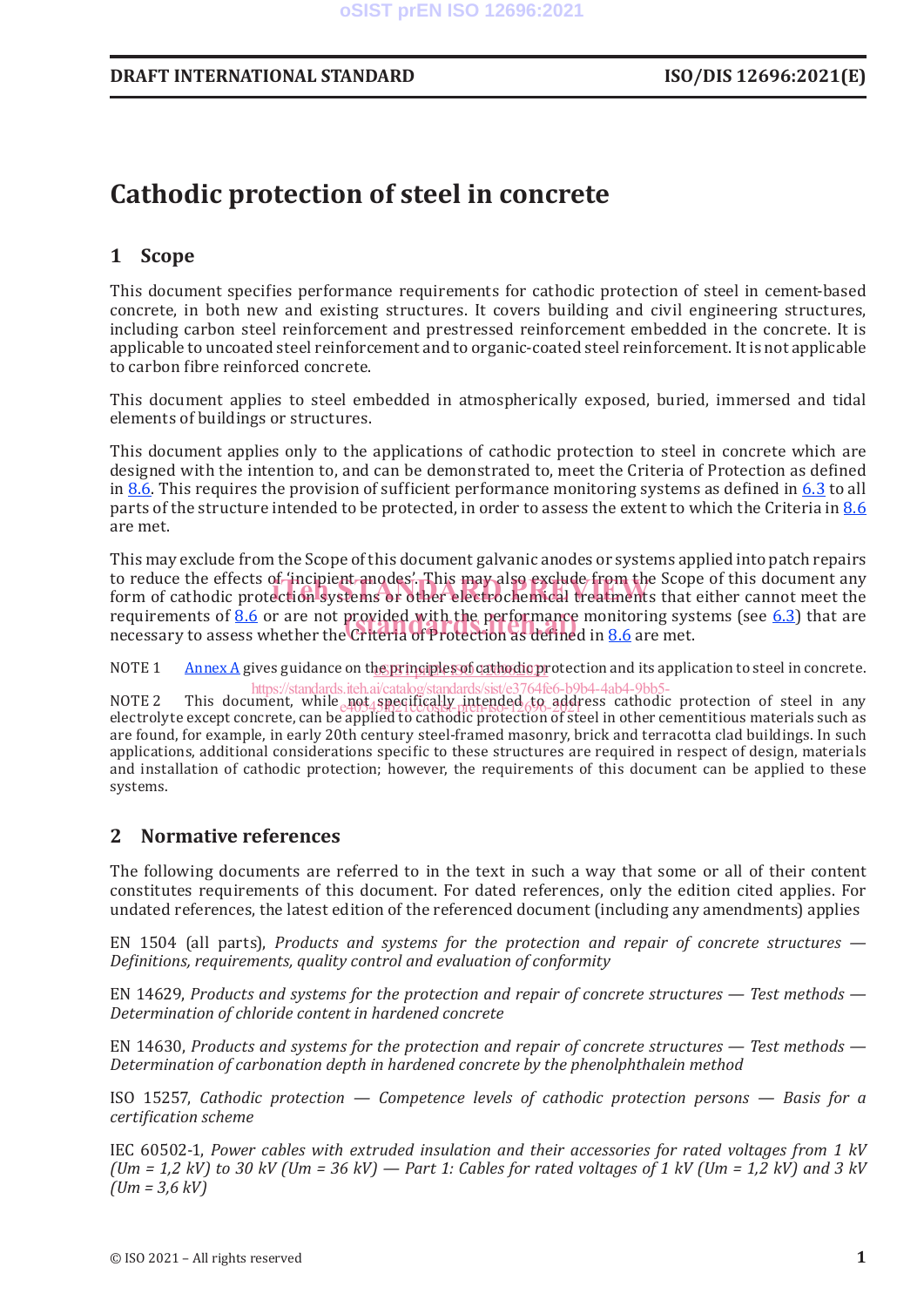IEC 60529, *Degrees of protection provided by enclosures (IP Code)*

IEC 61140, *Protection against electric shock — Common aspects for installation and equipment*

IEC 61558-1, *Safety of power transformers, power supplies, reactors and similar products — Part 1: General requirements and tests*

IEC 61558-2-1, *Safety of power transformers, power supplies, reactors and similar products — Part 2-1: Particular requirements and tests for separating transformers and power supplies incorporating separating transformers for general applications*

IEC 61558-2-2, *Safety of power transformers, power supplies, reactors and similar products — Part 2-2: Particular requirements and tests for control transformers and power supplies incorporating control transformers*

IEC 61558-2-4, *Safety of transformers, reactors, power supply units and similar products for supply voltages up to 1 100 V — Part 2-4: Particular requirements and tests for isolating transformers and power supply units incorporating isolating transformers*

IEC 61558-2-13, *Safety of transformers, reactors, power supply units and similar products for supply voltages up to 1 100 V — Part 2-13: Particular requirements and tests for auto transformers and power supply units incorporating auto transformers*

IEC 61558-2-16, *Safety of transformers, reactors, power supply units and similar products for voltages up to 1 100 V — Part 2-16: Particular requirements and tests for switch mode power supply units and*  transformers for switch mode power supply units<br> **ITEH STANDARD PREVIEW** 

IEC 62262, *Degrees of protection provided by enclosures for electrical equipment against external mechanical impacts (IK code)* (standards.iteh.ai)

#### oSIST prEN ISO 12696:2021

**3 Terms and definitions**<br> **18 Terms and definitions**<br> **18 Internal and Set of Abdulus** *new and ards/standards/sist/e3764fe6-b9b4-4ab4-9bb5-*

For the purposes of this document, the terms and definitions given in ISO 8044 and EN 1504 (all parts) and the following apply.

ISO and IEC maintain terminological databases for use in standardization at the following addresses:

- ISO Online browsing platform: available at https://www.iso.org/obp
- IEC Electropedia: available at http://www.electropedia.org/

#### **3.1**

#### **steel surface ratio**

ratio of surface area of steel to surface area of concrete

### **3.2**

#### **zone**

part of a cathodic protection system

Note 1 to entry: Anode systems can be divided into separate zones to supply current to a fully continuous reinforcement mesh. Alternatively, a single anode zone can supply current to separate, electrically isolated, zones within the reinforcement system. Zones can comprise an individual anode zone for each reinforcement zone or exposure condition. As the current provision to each of the zones in each of these alternatives can be separately measured, all of them are generically called "cathodic protection zones" and specifically "anode zones" or "cathode zones".

#### **3.3**

#### **humectant**

hygroscopic material, i.e. a substance that promotes the retention of moisture

Note 1 to entry: It can be applied to the surface of a galvanic anode to keep the concrete-anode interface moist.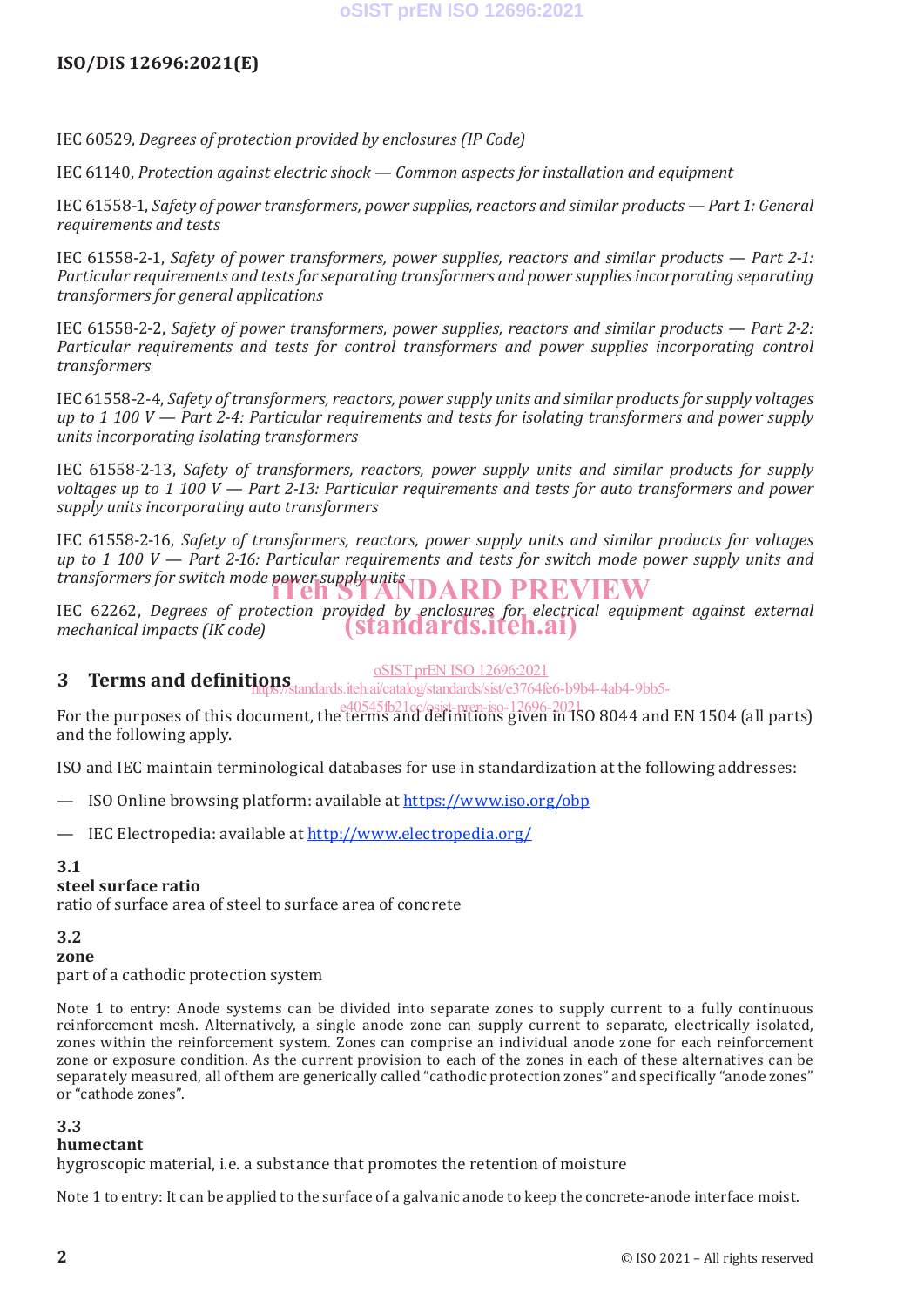# **4 General**

### **4.1 Quality management systems**

The design, the installation, the energizing, the commissioning and the long-term operation of all of the elements of cathodic protection systems for steel in concrete shall be fully documented, see Annex B.

NOTE ISO 9000 constitutes a suitable quality management systems standard which can be utilized.

Each element of the work shall be undertaken in accordance with a fully documented quality plan.

Each stage of the design shall be checked and the checking shall be documented.

Each stage of the installation, energizing, commissioning and operation shall be the subject of appropriate visual, mechanical and/or electrical testing, and all testing shall be documented.

All test instrumentation shall have valid calibration certificates traceable to National or International standards concerning calibration.

The documentation shall constitute part of the permanent records for the works.

## **4.2 Persons**

Each aspect of the cathodic protection system design, installation, testing of the installation, energizing, commissioning and long-term operational control shall be under the supervision of persons with commissioning and long term operational control share be under the supervision of persons with<br>appropriate qualifications training, expertise and experience in the particular element of the work for which they are responsible.

# (standards.iteh.ai)

NOTE Cathodic protection of steel in concrete is a specialist multidiscipline activity. Expertise is required in the fields of electrochemistry, concrete technology, civil and/or structural engineering and cathodic protection<br>OSIST prEN ISO 12696:2021 engineering. https://standards.iteh.ai/catalog/standards/sist/e3764fe6-b9b4-4ab4-9bb5-

Persons who undertake the desigh, stipervision of installation, commissioning, supervision of operation, measurements, monitoring and supervision of maintenance of cathodic protection systems shall have the appropriate level of competence for the tasks undertaken. ISO 15257 specifies a suitable method which may be utilized for assessing the competence of cathodic protection persons.

The competence of cathodic protection persons to the appropriate level for tasks undertaken should be demonstrated by certification in accordance with ISO 15257 or by another equivalent prequalification procedure.

## **4.3 Design**

This document does not represent a design code, but is a performance standard.

Cathodic protection systems for steel in concrete shall be the subject of detailed design.

The design shall, as a minimum, include and document the following:

- a) detailed calculations;
- b) detailed installation drawings;
- c) detailed material and equipment specifications;
- d) detailed method statements or specifications for installation, testing, energizing, commissioning and operation;
- e) structures containing prestressing shall be assessed for their susceptibility to hydrogen embrittlement and for risk of stray currents.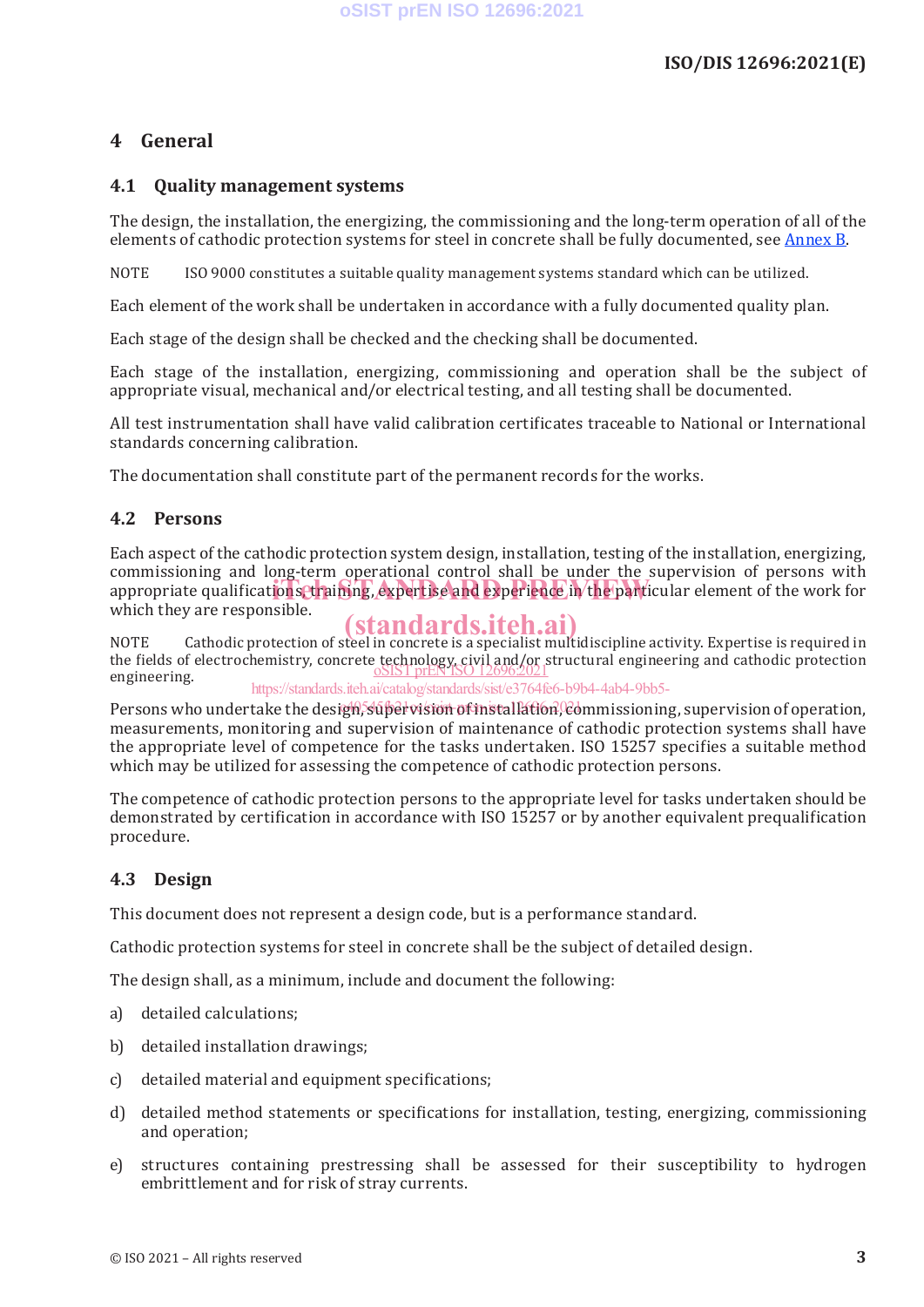Annex B provides guidance for the detailed design which shall be undertaken by persons who meet the requirements of 4.2. If ISO 15257 is used to demonstrate their competence, they shall be certificated to Level 4 or above in the Sector 'Reinforced concrete structures'.

### **5 Structure assessment and repair**

### **5.1 General**

For cathodic protection (or cathodic prevention) of new structures, see 5.12.

The assessment of an existing structure, including its material condition, its structural integrity and whether and how to repair it, shall be performed in accordance with EN 1504 (all parts).

When cathodic protection is proposed as the repair/protection method, or part of it, for a structure, additional investigation shall be undertaken in order to

- a) confirm the suitability of cathodic protection and
- b) provide system-design input information (for further information see  $\Delta n$ nex B).

These investigations shall include, but shall not be limited to those in 5.2 to 5.10.

### **5.2 Records**

All available drawings, specifications, records and notes shall be reviewed to assess the location, quantity, nature (e.g. normal, galvanized, epoxy-coated, prestressed) and continuity of the quantity, hattite (e.g. normal, galvanized, epoxy-coated, prestressed) and<br>reinforcement and any additional steel, the constituents and quality of the concrete.

The available information shall be confirmed and supplemented by site survey and laboratory tests, as sensitively and laboratory tests, as sensitively in 5.3 to 5.8 specified in 5.3 to 5.8.

https://standards.iteh.ai/catalog/standards/sist/e3764fe6-b9b4-4ab4-9bb5 e40545fb21cc/osist-pren-iso-12696-2021

### **5.3 Visual inspection and delamination survey**

Visual survey data shall be collected to ascertain the type, causes and extent of defects, and any features of the structure or its surrounding environment, which could influence the application and effectiveness of cathodic protection. Areas which have been previously repaired, and the repair methods and materials, shall be identified.

All areas of the structure which require to be cathodically protected shall be checked for delamination of the concrete cover.

Defects, such as cracks, honeycombing or poor construction joints, which could permit significant water penetration, and which could in turn impair the effectiveness or durability of the cathodic protection system, shall be recorded.

Where necessary, the inspection and survey of buried or immersed elements will be facilitated by excavation and or cofferdams.

### **5.4 Chloride analysis**

If required, values and distributions of the chloride content of the concrete shall be determined in accordance with EN 14629.

#### **5.5 Carbonation depth measurement**

If required, distribution of carbonation depths shall be measured in accordance with EN 14630.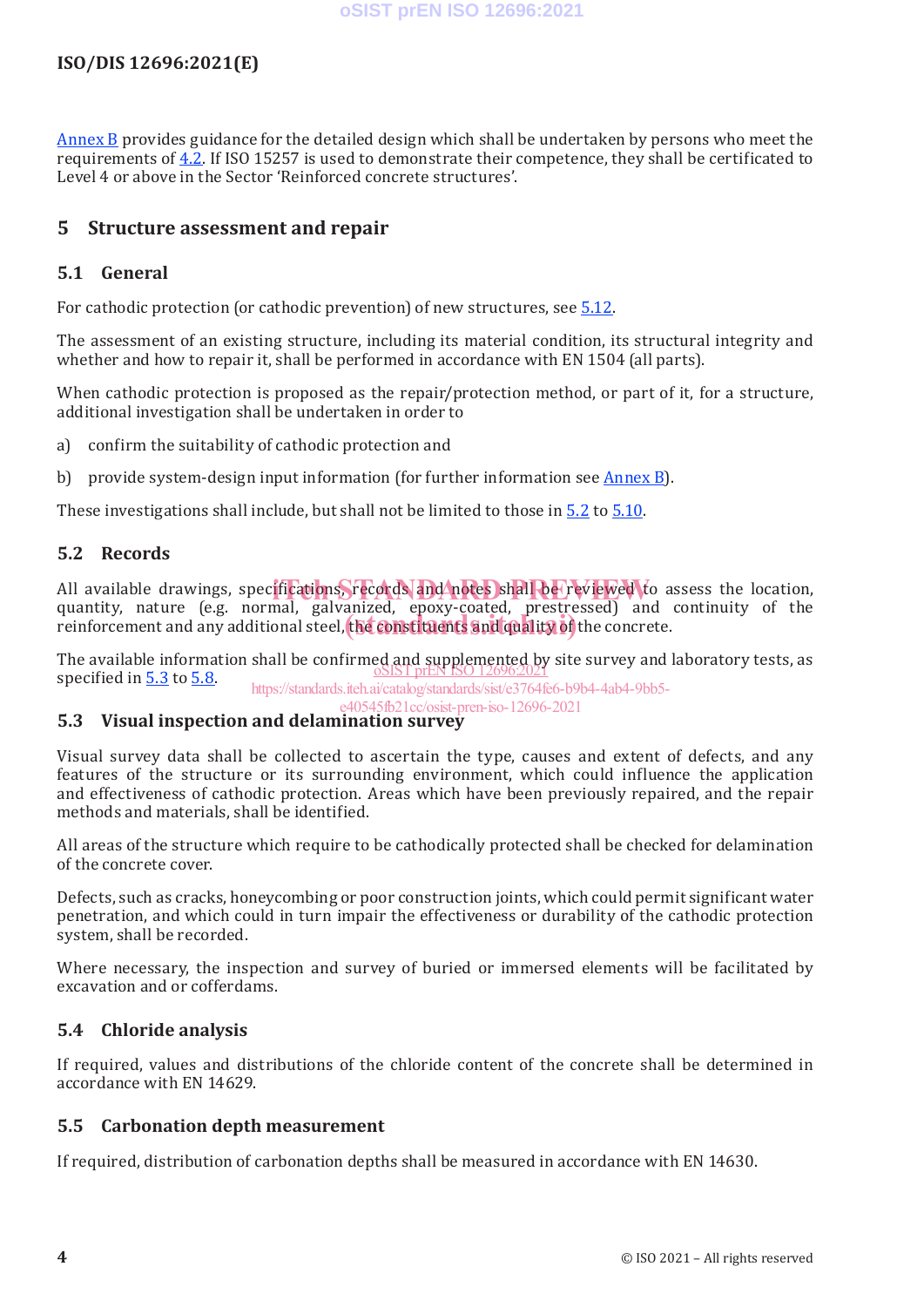### **5.6 Concrete cover and reinforcement location**

Concrete cover distribution and embedded steel and reinforcement size and position measurements shall be carried out in order to assess whether the anode/cathode spacing will be adequate for the particular anode system envisaged, and to identify dense regions of steel or reinforcement which may require high current density. Shielding of the steel to be protected, caused by embedded metal meshes, metal fibres or plates, plastic sheets or non-conductive repair materials, which could impair the efficiency of cathodic protection, shall be assessed. Possible short-circuits between reinforcing steel and impressed current anodes shall be assessed.

For buried or immersed structures or zones, the concrete cover may be less significant if the anode system is to comprise anodes buried or immersed and located some distance from the structure.

#### **5.7 Reinforcement electrical continuity**

Drawings of reinforcement and other steel elements shall be checked for size, distribution, laps and continuity. The last shall then be proven on site by measuring the electrical resistance and/or potential difference between bars in locations remote from each other across the structure. Testing shall be as specified in 7.1 for the purpose of confirming cathodic protection feasibility and providing design information. This shall include at least an assessment of the following on a representative basis:

- a) electrical continuity between elements of the structure within each zone of the cathodic protection system;
- b) electrical continuity of reinforcement within elements of the structure; **iTen STANDARD PRE**
- c) electrical continuity of metallic items, other than reinforcement, to the reinforcement itself. (standards.iteh.ai)

At the subsequent repair and installation stage, reinforcement and other steel size, distribution, laps and electrical continuity shall be further checked in accordance with the methods, and to the extent and strengthenry of the stent specified in 7.1.

https://standards.iteh.ai/catalog/standards/sist/e3764fe6-b9b4-4ab4-9bb5-

e40545fb21cc/osist-pren-iso-12696-2021

### **5.8 Steel/concrete potential**

Representative areas, both damaged and apparently undamaged, shall be surveyed for reinforcing steel corrosion activity, using portable reference electrodes conforming to 6.3.2. Measurements shall be taken, preferably on an orthogonal grid, at a maximum spacing of 500 mm.

NOTE 1 It is not necessary to carry out a steel/concrete potential survey of the entire structure. It is appropriate to survey, in more detail, those areas where reference electrodes are planned to be permanently installed, in order to place them in most anodic and other suitable locations.

Continuity of the reinforcement and any other steel within any steel/concrete potential survey area is essential and shall be checked, using the method in 7.1 before the steel/concrete potential survey.

Measurements in any areas identified as delaminated, in the survey specified in 5.3, should be interpreted with caution, because delamination can produce readings inconsistent with the level of corrosion of the reinforcement or other embedded steel.

NOTE 2 [12], [13] and [14] provide guidance with respect to steel/concrete potential measurements and interpretation.

#### **5.9 Concrete electrical resistivity**

The impact of variations in concrete resistivity on the cathodic protection system shall be considered. There is no firm guidance on limits of electrical resistivity with respect to cathodic protection, but the designer shall consider whether full protection can be achieved where required for the ranges of concrete resistivity found on the structure.

NOTE [14] and [15] provide guidance with respect to concrete electrical resistivity measurements and interpretation.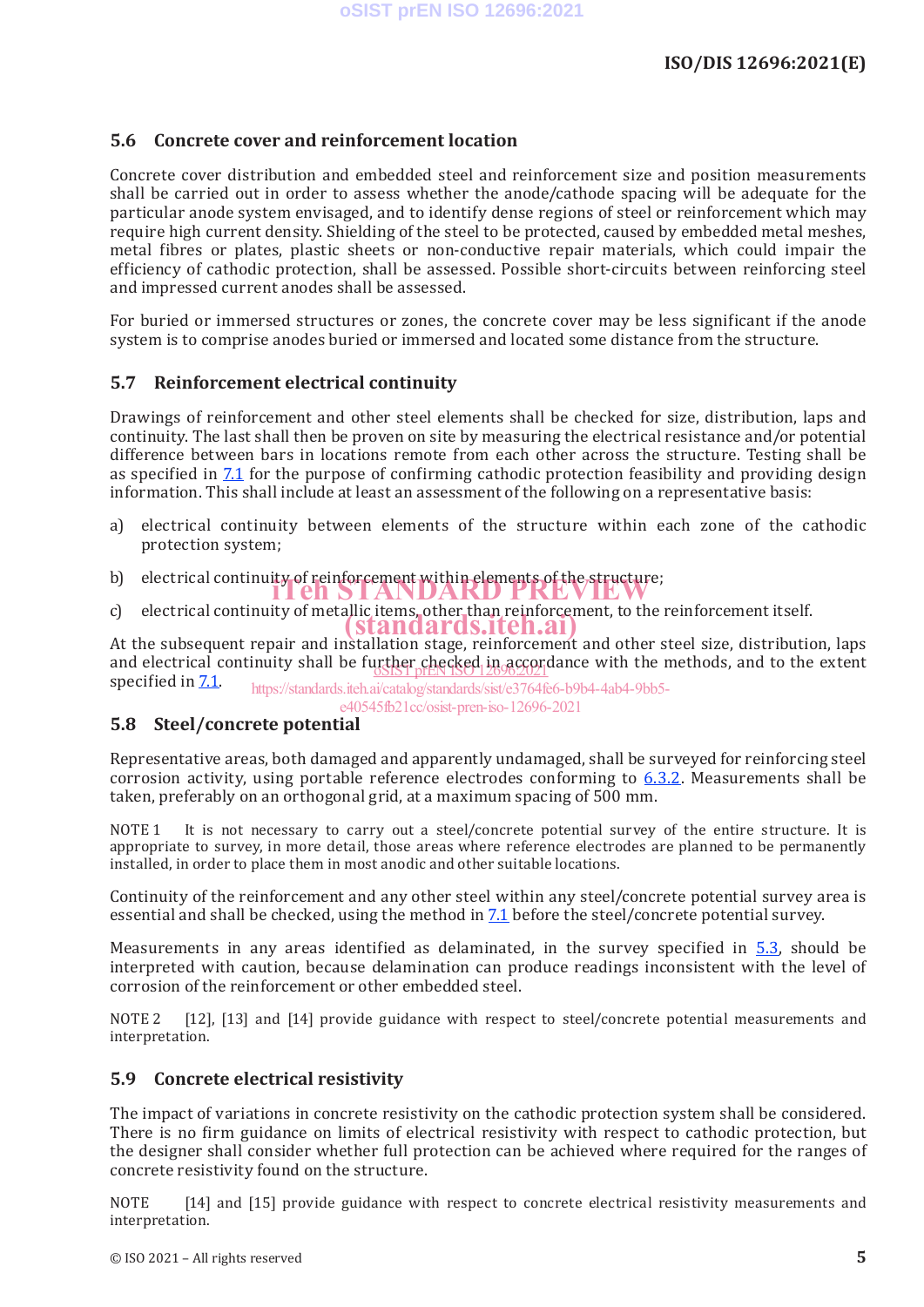### **5.10 Repair**

#### **5.10.1 General**

All operations comprising repair shall be performed in accordance with EN 1504 (all parts), except where stated otherwise in this subclause.

NOTE Installation of cathodic protection to an existing structure can be associated with other forms of repair work, such as strengthening, patching or coating, as determined in accordance with EN 1504 (all parts). In this subclause, the term "repair" signifies reinstatement of the damaged/deteriorated concrete to provide an uninterrupted path for the flow of cathodic protection current prior to the installation of cathodic protection, as well as reinstatement at locations where concrete has been removed to provide access to reinforcement and other steel, to install cable connections and monitoring sensors, etc.

#### **5.10.2 Concrete removal**

Any repair material detrimental to the performance of the CP system shall be broken out.

For example, predominantly epoxy-based repair materials will have very high resistivity values and may shield reinforcement within or behind them from cathodic protection. Concrete reinforced with metallic fibres may have very low electrical resistivity and the fibres may form an electrical shortcircuit path between the anode and the steel.

For impressed-current cathodic protection systems, any tying wire, nails or other metal components visible on the concrete, that might contact the anode system or might be too close to the anode for optimum anode/cathode spacing, shall be cut back and the concrete shall be repaired.

NOTE Any metallic objects electrically **isolated from the cathodic prot**ection cathode circuit can corrode and can require to be electrically bonded to the rejufacement or removed and can require to be electrically bonded to the reinforcement or removed.

The removal of physically sound chloride-contaminated or carbonated concrete prior to applying cathodic protection is not hece staryards.iteh.ai/catalog/standards/sist/e3764fe6-b9b4-4ab4-9bb5e40545fb21cc/osist-pren-iso-12696-2021

#### **5.10.3 Reinforcement preparation**

Any loose corrosion product particles shall be removed from the exposed reinforcement or other steel to ensure good contact between the steel and the repair material, but there is no need to clean the reinforcement or other steel, to be embedded in concrete, to bright metal. However, the designer shall consider the impacts of any significant corrosion products on the steel surface on the bonding of concrete repairs to the reinforcement.

NOTE Retained corrosion products are likely to be high in chlorides. If these coincide with voids in the concrete repairs these areas are likely to continue to corrode.

The designer shall consider the effect of primers or coatings used as part of the repair system, having consideration for the possible shielding of CP current from the steel to which, or behind which, the primers or coatings are applied.

#### **5.10.4 Concrete reinstatement**

Concrete reinstatement shall be in accordance with EN 1504 (all parts), except where stated in this subclause.

Concrete shall be reinstated using cementitious materials. Repair materials containing metal (either fibre or powder) shall not be used. The electrical resistivity characteristics and mechanical properties of the repair materials shall be compatible with the original concrete. Proprietary curing membranes shall not be used prior to subsequent anode installation over the repair area. Alternative curing methods shall be used.